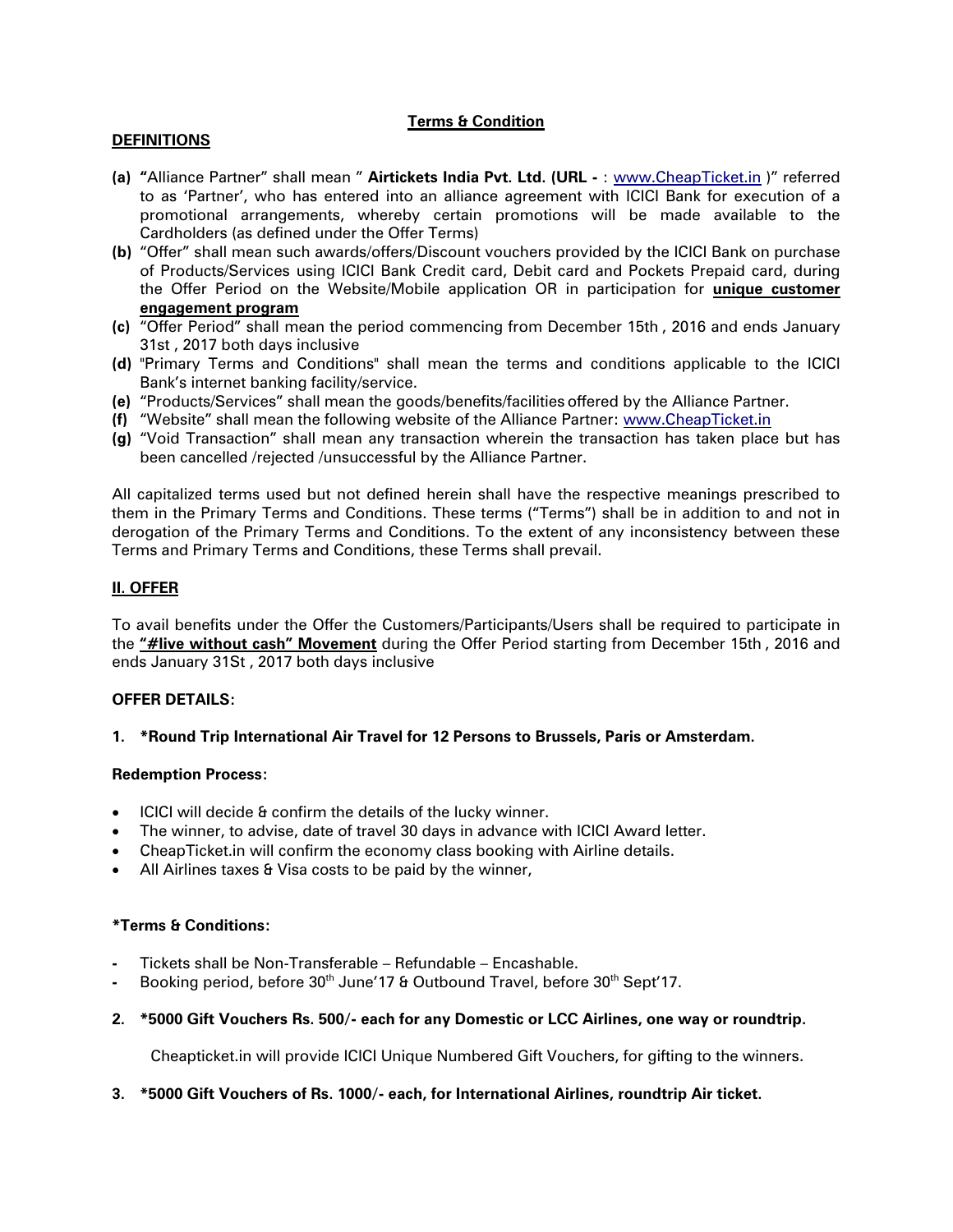Cheapticket.in will provide ICICI Unique Numbered Gift Vouchers, for gifting to the winners.

## **Redemption Process for 2 & 3:**

- Visit www.CheapTicket.in.
- Book Online any Domestic or International flights on CheapTicket.in.
- Enter Unique Gift Voucher Code.
- Enjoy Cut & Pay Discount Voucher value.
- Make payment using ICICI Internet Banking, Credit or Debit Card.

## **\*Terms & Conditions:**

- Outbound Travel before 30<sup>th</sup> Sept'17.
- Valid for ICICI customers for Online Payments, CC/DC or UPI.
- Tickets, once issued, are Non-transferable Refundable Encashable.
- The Gift Voucher cannot be adjusted or clubbed with any other offer.

## **III: TERMS PRESCRIBED BY THE ALLIANCE PARTNER**

- This Offer is ONLY for the Winner announced by ICICI Bank for #livewithoutcash movement.
- ICICI Bank has sole discretion in selecting the winner.
- On Airline flight tickets \*The offer is valid for ICICI Bank customers only.
- For Discount Offers Every card holder is entitled upto two transactions per card.
- Offer valid only for direct individual travel on domestic flight operating within India & international flights operating from India for adults and children purchased online on in cheapticket.in till November 30, 2017. Discount is available only on base fare Online not through our travel experts.
- Offer not combinable with any other offers, or special offer of the Airlines.
- Offer valid only if the valid Promo Code is successfully entered before purchase and payment is made using ICICI Credit Card or Debit Card or ICICI Net Banking service.
- Discount offers will not be adjusted or deducted from any Refunds or Cancelled in part or full. Offer can be redeemed against one purchase on [www.cheapticket.in.](http://www.cheapticket.in/)
- The Offer cannot be in cash or kind & has no monetary value and cannot be reused, exchanged, encashed or refunded.
- The Company reserves the right to withdraw without prior notice this or any other offer.

# **IV. GENERAL TERMS**

- ICICI Bank does not guarantee and make any representation about the usefulness, worthiness and/or character of the discount / benefit or of the Products/Services under the Offer provided by the Alliance Partner
- All issues / queries / complaints / grievances relating to the Offer, if any, shall be addressed to Alliance Partner directly or write to ……….. without any reference to ICICI Bank. The same shall